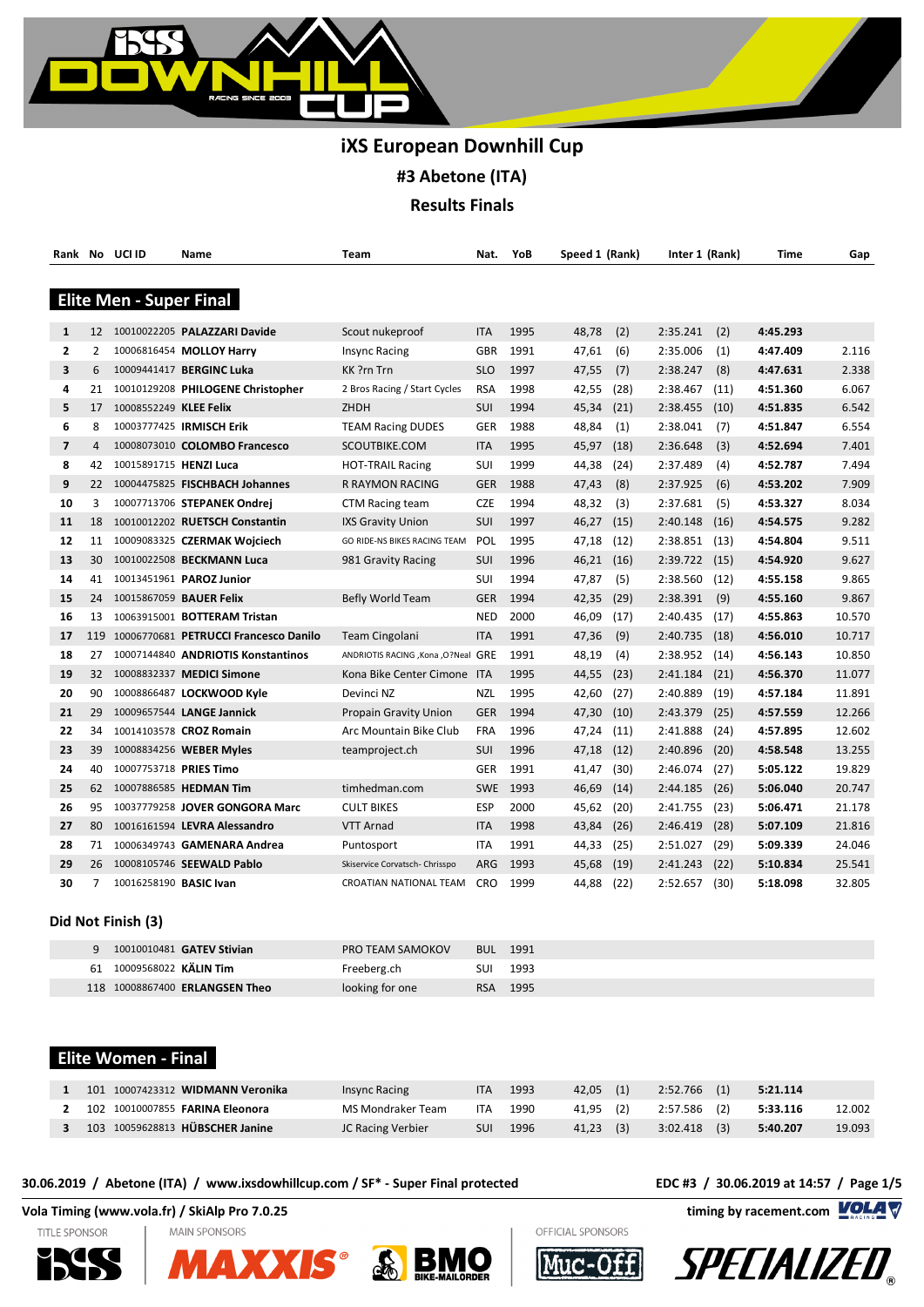

| Rank | No  | UCI ID                       | Name                           | Team                     | Nat.       | YoB  | Speed 1 (Rank) |     | Inter 1 (Rank) |     | Time     | Gap      |
|------|-----|------------------------------|--------------------------------|--------------------------|------------|------|----------------|-----|----------------|-----|----------|----------|
|      |     |                              |                                |                          |            |      |                |     |                |     |          |          |
| 4    | 108 |                              | 10054388890 HOGIE Abigail      | Pivot Cycles Devo Team   | <b>USA</b> | 1998 | 39,38          | (8) | 3:12.711       | (6) | 6:01.752 | 40.638   |
| 5.   | 105 | 10010012000 RUTZ Lea         |                                | <b>iXS Gravity Union</b> | SUI        | 1995 | 40.58          | (4) | 3:12.276       | (5) | 6:05.680 | 44.566   |
| 6    | 107 |                              | 10011213786 MISSIAGGIA Alessia | team zanolini bike       | <b>ITA</b> | 1999 | 39,51          | (7) | 3:11.881       | (4) | 6:08.222 | 47.108   |
|      | 109 | 10032602892 <b>GAVA Lisa</b> |                                | <b>3stars</b>            | <b>ITA</b> | 2000 | 39,64          | (5) | 3:17.472       | (7) | 6:11.922 | 50.808   |
| 8    | 104 |                              | 10015879688 TORREGROSA Telma   | <b>CANYON - DRS</b>      | <b>ESP</b> | 1993 | 39,25          | (9) | 3:19.759       | (8) | 6:24.687 | 1:03.573 |
| 9    | 106 |                              | 10015887166 FRÖHLICH Silia     | RC 50 Erlangen           | GER        | 1977 | 39,60          | (6) | 3:33.826       | (9) | 6:41.738 | 1:20.624 |

### **Did Not Start (1)**

10077550066 **MONSHAUSEN Stefanie** RSV 2002 Eisenach e. V. GER 1988

# **Elite Men - Small Final**

| $\mathbf{1}$   | 23 | 10016020744 PINTAR Rudi                       | Sinter Brakes Team             | <b>SLO</b> | 1999     | 47,80      | (2)  | 2:41.005        | (3)  | 4:55.214 |        |
|----------------|----|-----------------------------------------------|--------------------------------|------------|----------|------------|------|-----------------|------|----------|--------|
| $\mathbf{2}$   | 25 | 10008123732 STEINER Julian                    | CARBOCAGE-FACTORY RACING       | <b>GER</b> | 1994     | 46,63      | (8)  | 2:39.118        | (1)  | 4:59.800 | 4.586  |
| 3              | 33 | 10032121027 INTROZZI Stefano                  | SCOUTBIKE.COM                  | <b>ITA</b> | 2000     | 46,87      | (5)  | 2:45.282        | (8)  | 5:00.165 | 4.951  |
| 4              | 19 | 10011013322 REUSSER Pascal                    | <b>HOT-TRAIL Racing</b>        | SUI        | 1999     | 45,74      | (9)  | 2:40.430        | (2)  | 5:00.184 | 4.970  |
| 5              | 14 | 10007692484 VAN DER MERWE Adi                 |                                | <b>RSA</b> | 1994     | 44,38      | (19) | 2:44.779        | (6)  | 5:02.448 | 7.234  |
| 6              | 87 | 10032784162 MARKU Genc                        | Tub racing                     | <b>ALB</b> | 1997     | 45,56      | (10) | 2:45.675        | (12) | 5:03.893 | 8.679  |
| $\overline{7}$ | 31 | 10010012303 LEHMANN Janis                     | Pivot Cycles Devo Team         | SUI        | 1998     | 46,87      | (5)  | 2:45.065        | (7)  | 5:03.941 | 8.727  |
| 8              | 37 | 10011103753 MICHELLOD Loris                   | JC Racing Verbier              | SUI        | 1999     | 45,11      | (13) | 2:42.507        | (4)  | 5:04.324 | 9.110  |
| 9              | 36 | 10012917451 PALAU Adrian                      | 2A Racing                      | <b>ESP</b> | 1993     | 47,55      | (3)  | 2:43.291        | (5)  | 5:06.221 | 11.007 |
| 10             | 16 | 10010119811 SMESTAD Simen                     | SK Rye                         | <b>NOR</b> | 1998     | 42,60      | (33) | 2:45.623        | (11) | 5:07.172 | 11.958 |
| 11             | 66 | 10007406336 WALSER Nicolas                    | BikeTech Küttel Biennathletics | SUI        | 1991     | 43,06      | (28) | $2:45.932$ (13) |      | 5:07.821 | 12.607 |
| 12             | 72 | 10014494612 VALENZISI Federico                | <b>TEAM FOUR T-PROJECT</b>     | <b>ITA</b> | 1995     | 43,63      | (23) | 2:49.610        | (20) | 5:08.313 | 13.099 |
| 13             | 35 | 10033610985 SCHERIAU Marco                    | A.S.D. 360 MTB                 | <b>ITA</b> | 1995     | 45,22      | (12) | 2:48.550        | (16) | 5:10.325 | 15.111 |
| 14             | 43 | 10014654458 TESSIER Johan                     | VTT VALLEE DU BOEL             | <b>FRA</b> | 1996     | 42,25      | (37) | 2:45.360        | (9)  | 5:10.337 | 15.123 |
| 15             | 75 | 10008876389 BLOMQVIST Carl                    |                                |            | SWE 1996 | 44,72 (17) |      | 2:48.582        | (18) | 5:10.385 | 15.171 |
| 16             | 44 | 10011753047 HILLMANN Markus                   | Rad-Art Ilmenau                | <b>GER</b> | 1989     | 48,45      | (1)  | 2:48.561        | (17) | 5:10.982 | 15.768 |
| 17             | 59 | 10016544645 MOSER Stefano                     | 981 Gravity Racing             | SUI        | 2000     | 41,57      | (40) | 2:48.806        | (19) | 5:14.660 | 19.446 |
| 18             | 58 | 10014636876 KÖPF Roman                        | <b>RR77</b>                    | <b>GER</b> | 1990     | 47,12      | (4)  | 2:50.531        | (23) | 5:14.861 | 19.647 |
| 19             | 54 | 10015370440 FABOK Daniel                      | OFBIKE SCOTT TEAM              | <b>CZE</b> | 1997     | 43,74      | (22) | 2:52.955        | (28) | 5:15.486 | 20.272 |
| 20             | 51 | 10016535955 HASLER Chris                      | <b>HOT-TRAIL racing</b>        | SUI        | 2000     | 43,32      | (24) | 2:51.002        | (24) | 5:16.017 | 20.803 |
| 21             | 98 | 10023731436 POWELL Oscar                      | Flyupdownhill/leisurelakes Bik | <b>GBR</b> | 2000     | 42,45      | (35) | 2:48.013        | (15) | 5:16.070 | 20.856 |
| 22             | 63 | 10010007451 ZWARTEK Erik                      |                                | <b>GER</b> | 1990     | 44,77      | (16) | 2:49.805        | (21) | 5:17.218 | 22.004 |
| 23             | 56 | 10015367511 LE GOFF Edwin                     | clic vtt                       | <b>FRA</b> | 1996     | 42,70      | (32) | 2:54.382        | (31) | 5:18.642 | 23.428 |
| 24             | 96 | 10005642855 FREI Martin                       | GypsyGlobalRacing              | SUI        | 1988     | 44,88      | (15) | 2:50.471        | (22) | 5:19.105 | 23.891 |
| 25             | 55 | 10016590014 RANGER Bastien                    | The Factory Bike Shop          | SUI        | 2000     | 43,32      | (24) | 2:51.231        | (25) | 5:19.164 | 23.950 |
| 26             | 49 | 10012638878 PFIFFNER Lukas                    | Lucky Star Team                | SUI        | 1992     | 45,11      | (13) | 2:52.260        | (26) | 5:19.364 | 24.150 |
| 27             | 76 | 10043777393 YANICHEV Danil                    | <b>BAZUKA TEAM</b>             | <b>RUS</b> | 1993     | 43,32      | (24) | 2:52.825        | (27) | 5:19.606 | 24.392 |
| 28             | 69 | 10089709018 FERREIRA MARTINS Ezequiel Avelino | Associação desportivo Jorge An | <b>POR</b> | 1989     | 41,86      | (39) | 2:47.037        | (14) | 5:19.890 | 24.676 |
| 29             | 82 | 10014701645 BERNASCONI Ares                   | 981 Gravity Racing             | SUI        | 1997     | 44,22      | (20) | 2:55.748        | (33) | 5:22.252 | 27.038 |
| 30             | 53 | 10077898761 EKE Karl                          |                                | PAN        | 1997     | 45,39      | (11) | 2:55.879        | (34) | 5:22.367 | 27.153 |
| 31             | 48 | 10012639080 BERCHTOLD Beda                    | Team Lucky Star Sargans        | SUI        | 1992     | 43,26      | (27) | 2:54.083        | (29) | 5:22.463 | 27.249 |
| 32             | 65 | 10022252487 ARACIL ALBA Joan                  | 2A Racing                      | <b>AND</b> | 2000     | 40,63      | (45) | 2:54.315        | (30) | 5:24.827 | 29.613 |
| 33             |    | 115 10022172867 MACDERMID William             | Devinci MDH Racing             | NZL        | 2000     | 42,75      | (30) | 2:54.978        | (32) | 5:25.528 | 30.314 |

### **30.06.2019 / Abetone (ITA) / www.ixsdowhillcup.com / SF\* - Super Final protected EDC #3 / 30.06.2019 at 14:57 / Page 2/5**











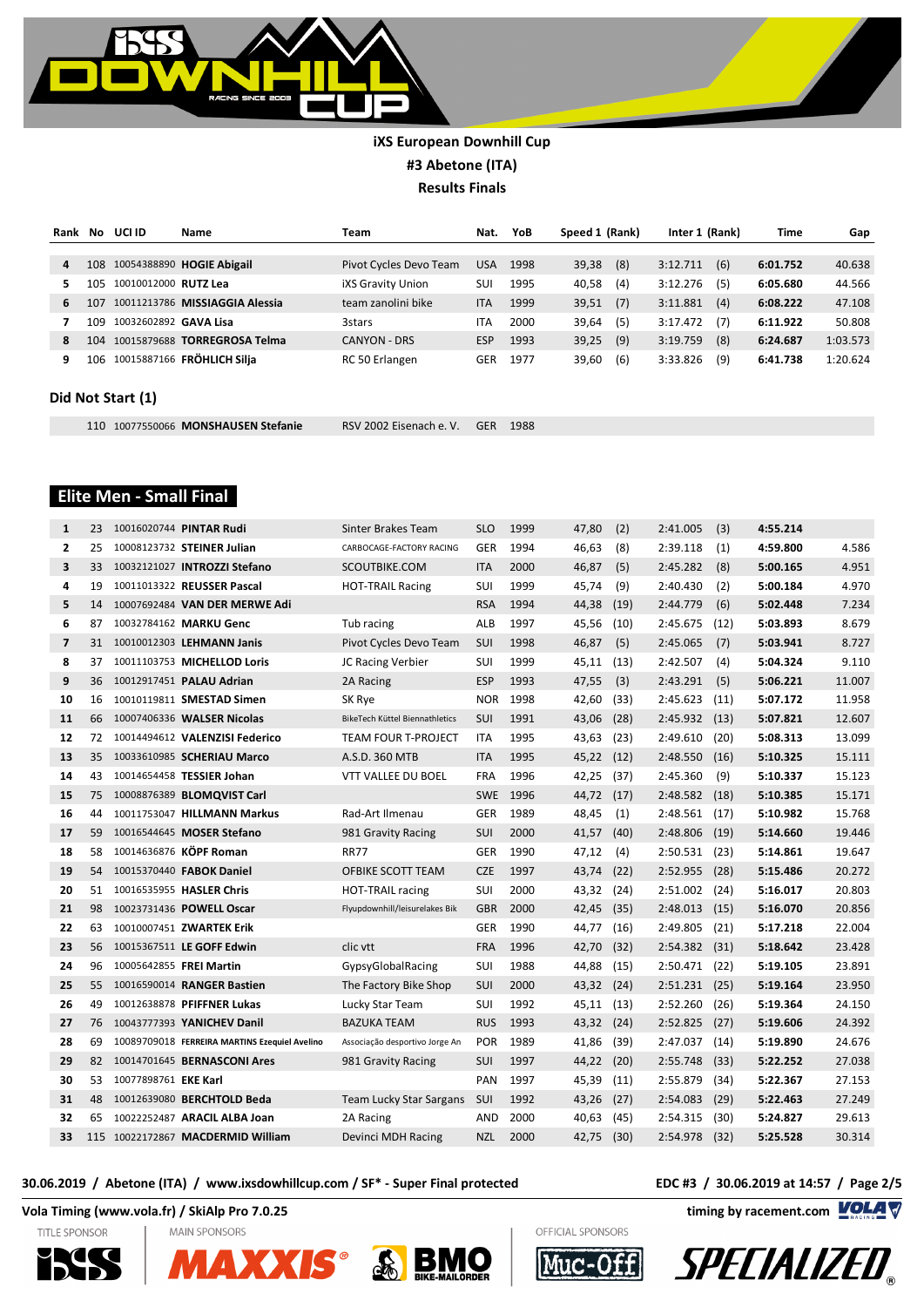

| Rank | No. | UCI ID | Name                                  | <b>Team</b>                   | Nat.       | YoB  | Speed 1 (Rank) |      | Inter 1 (Rank) |      | <b>Time</b> | Gap      |
|------|-----|--------|---------------------------------------|-------------------------------|------------|------|----------------|------|----------------|------|-------------|----------|
|      |     |        |                                       |                               |            |      |                |      |                |      |             |          |
| 34   | 99  |        | 10016225757 DI Riccardo               | <b>FOUR T PROJECT</b>         | <b>ITA</b> | 1992 | 43,01          | (29) | 2:57.977       | (38) | 5:25.861    | 30.647   |
| 35   | 68  |        | 10013925342 FORSTER Peter             | 2radruprecht.ch               | SUI        | 1992 | 44,44          | (18) | 2:59.216       | (40) | 5:29.378    | 34.164   |
| 36   | 83  |        | 10031773241 CALABRIA Domenico Antonio | 3stars                        | <b>ITA</b> | 1999 | 41,28          | (41) | 2:59.783       | (41) | 5:31.304    | 36.090   |
| 37   | 50  |        | 10029184553 FICOLA Francesco          | Testi Cicli                   | <b>ITA</b> | 1992 | 41,90          | (38) | 2:56.196       | (35) | 5:34.395    | 39.181   |
| 38   | 97  |        | 10080800576 COSTA Matteo              | a.s.d. mangusta 2.0 team      | <b>ITA</b> | 1992 | 40,72          | (44) | 2:57.836       | (37) | 5:37.137    | 41.923   |
| 39   | 117 |        | 10031570450 BENEDETTI Mattia          | ARG DH Team                   | <b>ITA</b> | 1992 | 42,45          | (35) | 2:59.075       | (39) | 5:39.276    | 44.062   |
| 40   | 38  |        | 10017791905 VELASCO Niko              |                               | <b>RSA</b> | 1999 | 46,75          | (7)  | 2:45.562       | (10) | 5:40.626    | 45.412   |
| 41   | 79  |        | 10017346210 MCGONIGLE Aymen           |                               | <b>IRL</b> | 1995 | 43,90          | (21) | 3:04.709       | (46) | 5:40.757    | 45.543   |
| 42   | 91  |        | 10030122322 <b>BOTTAUSCI Luca</b>     | <b>DIEFFE BIKE</b>            | <b>ITA</b> | 1991 | 40,77          | (43) | 3:02.073       | (43) | 5:40.868    | 45.654   |
| 43   | 100 |        | 10031538522 GUSCELLI Torquato         | <b>G.S POCCIANTI ACD</b>      | <b>ITA</b> | 1991 | 40,35          | (47) | 3:04.047       | (44) | 5:42.446    | 47.232   |
| 44   | 89  |        | 10091557674 FRELICH Jan               | OFBIKE SCOTT TEAM             | <b>CZE</b> | 2000 | 42,60          | (33) | 3:04.356       | (45) | 5:43.617    | 48.403   |
| 45   | 64  |        | 10077143373 SCHACHERER Vincent        | RSV Ellmendingen              | <b>GER</b> | 2000 | 42,75          | (30) | 3:07.566       | (47) | 5:44.599    | 49.385   |
| 46   | 74  |        | 10010012707 SANDBERG Jonathan         |                               | <b>SWE</b> | 1997 | 40,81          | (42) | 2:59.923       | (42) | 5:52.317    | 57.103   |
| 47   | 52  |        | 10033720921 BADIN Martino             | <b>CAPRIVESI</b>              | <b>ITA</b> | 1997 | 39,17          | (49) | 3:08.683       | (48) | 5:55.199    | 59.985   |
| 48   | 85  |        | 10016540201 MOGHINI Etienne           | 981 Gravity Racing            | SUI        | 1992 | 38,87          | (50) | 3:13.142       | (49) | 6:10.263    | 1:15.049 |
| 49   | 88  |        | 10023456196 LUISOTTI Jacopo           | ABETONE GRAVITY TEAM          | ITA        | 1999 | 40,58          | (46) | 3:17.922       | (50) | 6:25.452    | 1:30.238 |
| 50   | 86  |        | 10034487625 GIARDI Filippo            | Team Tredici Double Cam Scott | <b>ITA</b> | 1996 | 38,42          | (51) | 3:27.319       | (51) | 6:37.022    | 1:41.808 |
| 51   | 241 |        | 10093952059 BOMPREZZI Alessandro      |                               | <b>ITA</b> | 1994 | 40,31          | (48) | 3:32.436       | (52) | 6:45.528    | 1:50.314 |
| 52   | 45  |        | 10012648881 LATELTIN Hugo             | THE WOOD MORZINE              | <b>FRA</b> | 1995 | 32,25          | (52) | 2:57.397       | (36) | 7:22.885    | 2:27.671 |

### **Did Not Start (4)**

| 15 10007888003 <b>BERNET Jonas</b> | IXS Gravity Union              |          | SUI 1994 |
|------------------------------------|--------------------------------|----------|----------|
| 10031164666 OSTOLANI Luca<br>92    | DUERUOTEFORLI RIDEFORFUN       | ITA 1996 |          |
| 94 10061112307 REY-SIERRO Lucas    | Lama Cycles Race Team CAN 1999 |          |          |
| 120 10015797038 LOVEL Matijas      | <b>BK TNT</b>                  |          | CRO 1992 |

### **Did Not Finish (2)**

| 47 10029924682 GRASSI Marco              | ASD AFTER SKULL - ROGUE RACING | <b>ITA</b> | 2000 |  |
|------------------------------------------|--------------------------------|------------|------|--|
| 67 10034089218 <b>GADOTTI Alessandro</b> | <b>Trentino DH Racing</b>      | ITA I      | 2000 |  |

# **Pro U19 male - Final**

|    | 10017640745 <b>GOMILSCEK Zak</b><br>122 | Sinter Brakes Team                | <b>SLO</b> | 2001 | 45,34  | (8)  | 2:40.953 | (1)  | 4:54.705 |        |
|----|-----------------------------------------|-----------------------------------|------------|------|--------|------|----------|------|----------|--------|
|    | 10045877950 RYYNÄNEN Tarmo<br>129       | Team Mountain Bike Shop           | <b>FIN</b> | 2002 | 47,74  | (5)  | 2:42.223 | (3)  | 5:01.242 | 6.537  |
|    | 10045811969 RAINIO Onni<br>124          | Saracen SportSource               | <b>FIN</b> | 2002 | 47,68  | (6)  | 2:41.324 | (2)  | 5:04.898 | 10.193 |
| 4  | 10021824273 HAWKESBY-BROWNE Finn<br>144 | Santa Cruz NZ                     | <b>NZL</b> | 2002 | 44,77  | (10) | 2:45.473 | (5)  | 5:05.126 | 10.421 |
| 5. | 10017082286 CUMMING Chris<br>127        | <b>Insync Racing</b>              | <b>IRL</b> | 2002 | 47,05  | (7)  | 2:45.934 | (6)  | 5:06.146 | 11.441 |
| 6  | 10035154804 SCHNOELLER Kilian<br>126.   | <b>Bike Republic Gravity Team</b> | <b>AUT</b> | 2001 | 44,77  | (10) | 2:49.127 | (9)  | 5:06.951 | 12.246 |
|    | 10017641048 NIEMIZ Marko<br>128         | Sinter Brakes Team                | <b>SLO</b> | 2002 | 44,94  | (9)  | 2:46.971 | (7)  | 5:08.276 | 13.571 |
| 8  | 10034811159 BAECHLER Yannick<br>125     | <b>IDirt Racing Team</b>          | SUI        | 2001 | 50,91  | (2)  | 2:43.823 | (4)  | 5:09.770 | 15.065 |
| 9  | 10017630136 PIRS Zan<br>132             | Sinter Brakes Team                | <b>SLO</b> | 2002 | 238,41 | (1)  | 2:55.983 | (13) | 5:10.548 | 15.843 |
| 10 | 10052869933 BELEZIREV Rumen<br>123      | Gravity                           | <b>BUL</b> | 2001 | 43,26  | (14) | 2:48.586 | (8)  | 5:14.953 | 20.248 |
| 11 | 10032037868 TONOLO Davide<br>140        | 3 stars                           | <b>ITA</b> | 2002 |        |      |          |      | 5:16.327 | 21.622 |
| 12 | 10035154400 GÖWEIL Jonas<br>136         | <b>Bike Republic Gravity Team</b> | <b>AUT</b> | 2002 |        |      |          |      | 5:17.206 | 22.501 |

### **30.06.2019 / Abetone (ITA) / www.ixsdowhillcup.com / SF\* - Super Final protected EDC #3 / 30.06.2019 at 14:57 / Page 3/5**











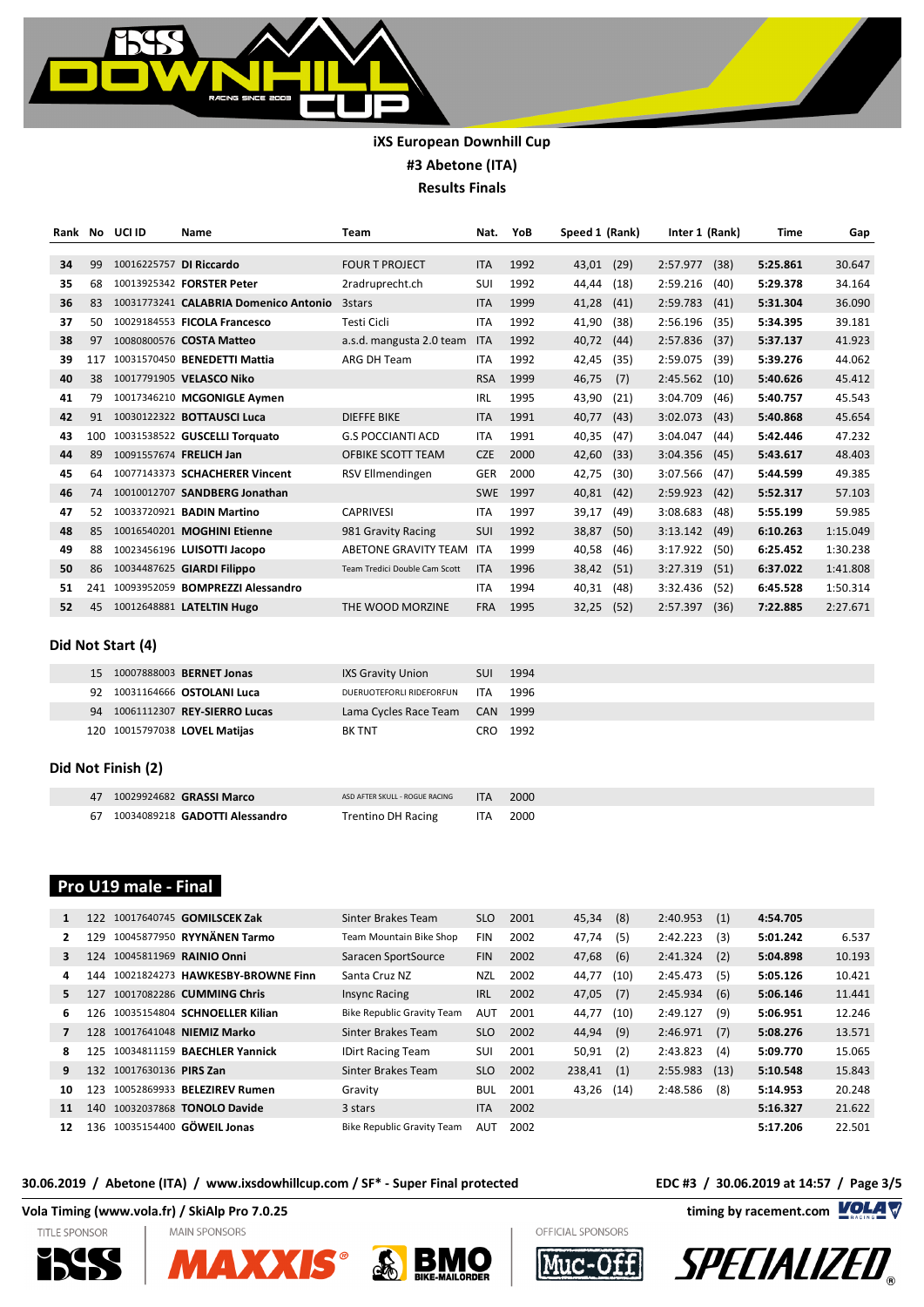

| Rank | No  | UCI ID                  | Name                              | <b>Team</b>                        | Nat.       | YoB  | Speed 1 (Rank) |      | Inter 1 (Rank) |      | <b>Time</b> | Gap      |
|------|-----|-------------------------|-----------------------------------|------------------------------------|------------|------|----------------|------|----------------|------|-------------|----------|
|      |     |                         |                                   |                                    |            |      |                |      |                |      |             |          |
| 13   | 143 |                         | 10033148823 GRAMATICA Riccardo    | Team Kona Bike Center Cimone       | <b>ITA</b> | 2002 | 48,19          | (4)  | 2:51.436       | (12) | 5:17.982    | 23.277   |
| 14   | 149 |                         | 10088322524 PERRAUDIN Marius      | BacksideTeam Verbier               | SUI        | 2002 |                |      |                |      | 5:18.289    | 23.584   |
| 15   | 137 |                         | 10051254174 CALLONI Augusto       | Scout Nukeproof                    | <b>ITA</b> | 2002 |                |      |                |      | 5:19.099    | 24.394   |
| 16   | 139 |                         | 10063568124 MIGLIORINI Lorenzo    | DUE RUOTE FORLI\' RIDEFORFUN       | <b>ITA</b> | 2002 | 38,62          | (17) | 2:49.446       | (10) | 5:19.475    | 24.770   |
| 17   |     |                         | 131 10047328102 DANKANIC Filip    | Ofbike Scott Team                  | <b>CZE</b> | 2001 | 44,55          | (12) | 2:49.533       | (11) | 5:21.463    | 26.758   |
| 18   | 134 |                         | 10035137424 BOTTER Devid          | Sunbiker Mondraker Racing Team AUT |            | 2001 |                |      |                |      | 5:22.413    | 27.708   |
| 19   |     |                         | 154 10022408802 HARESKOG Wilmer   | Spårvägen Cykel                    | <b>SWE</b> | 2001 |                |      |                |      | 5:27.468    | 32.763   |
| 20   | 133 |                         | 10089197039 SVIDERSKIS Rokas      | Sviderskis Racing Team             | LTU        | 2002 |                |      |                |      | 5:33.026    | 38.321   |
| 21   | 151 |                         | 10064774661 RYSKA Radomír         | <b>BIKESTRIKE.COM</b>              | <b>CZE</b> | 2002 | 42,90          | (15) | 2:57.061       | (14) | 5:33.090    | 38.385   |
| 22   | 150 | 10087608461 SIGL Moritz |                                   | g up                               | GER        | 2002 | 43,32          | (13) | 3:03.445       | (17) | 5:35.788    | 41.083   |
| 23   |     |                         | 141 10034794486 STILLHART Pascal  | KBike/RSV Pizol                    | SUI        | 2001 | 40,31          | (16) | 2:58.472       | (15) | 5:39.202    | 44.497   |
| 24   | 145 |                         | 10030667946 COMMOD Lorenzo        | <b>VTT ARNAD</b>                   | <b>ITA</b> | 2001 | 38,33          | (18) | 3:03.650       | (18) | 5:47.442    | 52.737   |
| 25   |     |                         | 146 10052945513 FOLCO Lorenzo     | Gravitalia squadra corse           | <b>ITA</b> | 2001 | 48,91          | (3)  | 3:18.413       | (19) | 6:24.482    | 1:29.777 |
| 26   | 148 |                         | 10074469308 COMERIO MARCO         | ASD Gardaprobike                   | <b>ITA</b> | 2002 | 27,50          | (20) | 3:00.380       | (16) | 6:25.058    | 1:30.353 |
| 27   | 153 |                         | 10047225846 POKORNY Tomás         | <b>JCbike CTM Team</b>             | <b>CZE</b> | 2002 | 36,07          | (19) | 3:34.052       | (20) | 6:27.105    | 1:32.400 |
| 28   | 142 |                         | 10056125695 PAPARELLA Ethan       | <b>SCOTT SUMIN</b>                 | <b>ITA</b> | 2002 |                |      |                |      | 6:31.367    | 1:36.662 |
| 29   | 121 |                         | 10058635773 KACZMARCZYK Krzysztof | GO RIDE - NS BIKES Racing Team     | <b>POL</b> | 2001 |                |      |                |      | 7:32.037    | 2:37.332 |
|      |     |                         |                                   |                                    |            |      |                |      |                |      |             |          |

### **Did Not Finish (2)**

| 147 10031963807 GUAINAZZI Luca | Team Lapierre Trentino ITA 2002 |          |
|--------------------------------|---------------------------------|----------|
| 152 10079829061 HINEK Simone   | Alessi Racing Team              | ITA 2002 |

# **Pro U19 female - Final**

| 1 162 10030134244 PESENTI Samanta  | team zanolini bike | ITA 2001 |  | 39,91 (1) 3:29.975 (1) 6: <b>39.108</b> |  |        |
|------------------------------------|--------------------|----------|--|-----------------------------------------|--|--------|
| 2 163 10053812348 GOLDSTONE Bailey |                    | CAN 2002 |  | 36,65 (2) 3:39.843 (2) 6:57.903         |  | 18.795 |

# **Pro U17 male - Final**

| 171                                | Commençal                    | <b>POR</b>                                                                                                                                                         | 2003 | 45,45 | (4)  | 2:44.251     | (1)  | 5:00.892 |        |
|------------------------------------|------------------------------|--------------------------------------------------------------------------------------------------------------------------------------------------------------------|------|-------|------|--------------|------|----------|--------|
| 190                                | <b>Trek Ireland Racing</b>   | <b>IRL</b>                                                                                                                                                         | 2003 | 46,87 | (2)  | 2:44.593     | (2)  | 5:03.031 | 2.139  |
| 10059561620 CVINGER David<br>173   | ORE MTB RACING TEAM          | <b>CZE</b>                                                                                                                                                         | 2003 | 47,30 | (1)  | 2:45.829     | (3)  | 5:05.586 | 4.694  |
| 10047435711 NOVOTNY Robin<br>172   | OFBIKE SCOTT TEAM            | <b>CZE</b>                                                                                                                                                         | 2004 | 42,60 | (9)  | 2:48.098     | (5)  | 5:08.845 | 7.953  |
| 10032715353 CAPPELLO Davide<br>174 | <b>TEAM SCOUTBIKE</b>        | <b>ITA</b>                                                                                                                                                         | 2004 | 44,06 | (8)  | 2:49.626     | (6)  | 5:09.484 | 8.592  |
| 10092217577 BUHL Kilian<br>177     | Leogang Bikeclub             | <b>AUT</b>                                                                                                                                                         | 2003 | 45,74 | (3)  | 2:53.957     | (7)  | 5:17.698 | 16.806 |
| 175                                | Idirt racing team            | SUI                                                                                                                                                                | 2003 | 42,60 | (9)  | 2:54.153     | (8)  | 5:20.014 | 19.122 |
| 10029734322 ROSSI Filippo<br>183   | Team Kona Bike Center Cimone | <b>ITA</b>                                                                                                                                                         | 2003 | 44,60 | (7)  | 2:55.840     | (9)  | 5:22.952 | 22.060 |
| 10079064781 KLAASSEN Ike<br>182    | Santa Cruz SA                | <b>NED</b>                                                                                                                                                         | 2004 | 41,23 |      | 3:00.942     | (10) | 5:34.053 | 33.161 |
| 179                                | ASC Tiroler Radler Bozen     | <b>ITA</b>                                                                                                                                                         | 2003 | 40,44 | (16) | 3:03.377     | (12) | 5:35.486 | 34.594 |
| 10034070020 LEVRA Fabio<br>187     | VTT Arnad                    | <b>ITA</b>                                                                                                                                                         | 2003 | 42,25 | (11) | 3:02.307     | (11) | 5:37.646 | 36.754 |
| 188                                | A.S. Priero Bike Busters     | <b>ITA</b>                                                                                                                                                         | 2004 | 37,81 |      | 3:05.316     | (14) | 5:43.018 | 42.126 |
| 181<br>10020161533 HAUGOM Emil     | Drammen cykleklubb           | <b>NOR</b>                                                                                                                                                         | 2004 | 45,34 | (5)  | 3:05.697     | (15) | 5:44.302 | 43.410 |
| 176                                | Sviderskis racing team       | LTU                                                                                                                                                                | 2003 | 41,42 | (12) | 3:04.431     | (13) | 5:47.480 | 46.588 |
|                                    | 10077181971 BAECHLER Nicolas | 10045196627 ZUZARTE REIS Nuno<br>10017486353 O CALLAGHAN Oisin<br>10081434615 FERRAGINA Filippo<br>10052951573 GAZZOLA Guglielmo<br>10090877361 KRUKAUSKAS Karolis |      |       |      | (13)<br>(18) |      |          |        |

### **30.06.2019 / Abetone (ITA) / www.ixsdowhillcup.com / SF\* - Super Final protected EDC #3 / 30.06.2019 at 14:57 / Page 4/5**